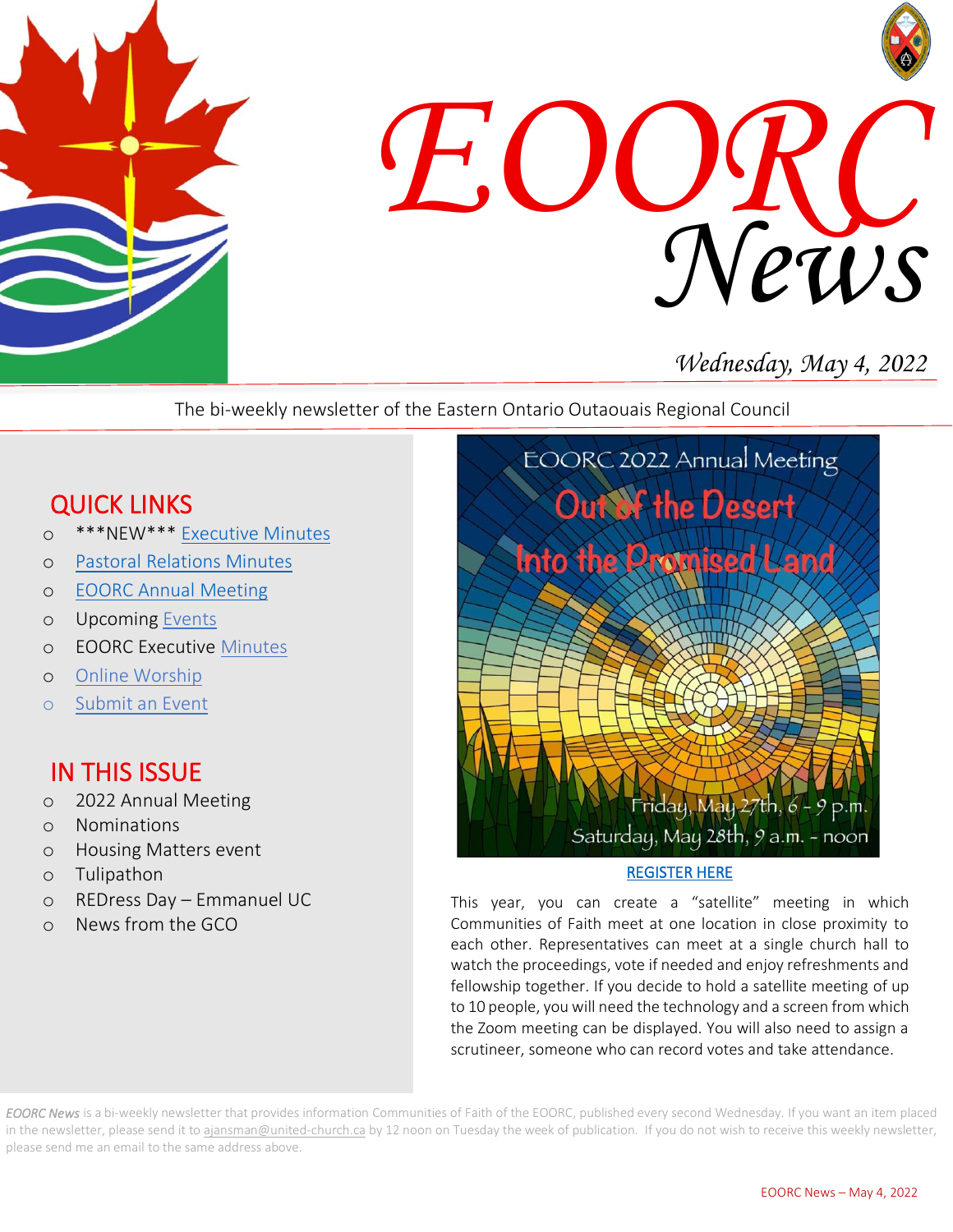The Nominations Team is looking for Joyful and Excited people to be part of the new age of the United Church of Canada. Please consider the following opportunities:

- Two Commissioners to GC44. This year's GC 44 is online and we can help if you are in a rural area and have technology needs. Please let us know ASAP; deadline is May 15, 2022.
- Three members on the Nomination Team; new blood brings a new group of fun people to work together on the various teams in EOORC.
- Two members for the Executive
- direction in which we are moving • President Elect (lay or ordered) who has a passion for the United Church and would like to be involved in the
- One member for the Communications Leadership Team

More information and forms can be foun[d HERE.](https://eoorc.ca/resources/opportunities-to-serve-nominations/)



#### A Rural Housing Crisis … Really?

 Lazarus as people come through their doors with no place to live. Join Cathy Ashby, Over the past two years, the housing crisis has become a focal point at the House of Executive Director of House of Lazarus, to gain insight into the housing crisis in rural Eastern Ontario. [More Information](https://eoorc.ca/event/housing-matters-a-rural-housing-crisis-really/)



MULTIFAITHHOUSING.CA/TULIPATHON

 Multifaith Housing Initiative (MHI) believes that people are better able to move forward with their lives if they are first housed. Each year, MHI provides rent subsidies to the majority of their tenants who need a bit or neip each month Tulipathon walkathon raises funds to help. We invite you to join members of many other faith traditions on May 29th at Dow's Lake to demonstrate how, working together, we can support affordable housing! who need a bit of help each month

[More Information](https://eoorc.ca/event/tulipathon-for-affordable-housing/)

 $\overline{a}$ 

*EOORC News* is a bi-weekly newsletter that provides information Communities of Faith of the EOORC, published every second Wednesday. If you want an item placed in the newsletter, please send it to [ajansman@united-church.ca](mailto:ajansman@united-church.ca) by 12 noon on Tuesday the week of publication. If you do not wish to receive this weekly newsletter, please send me an email to the same address above.